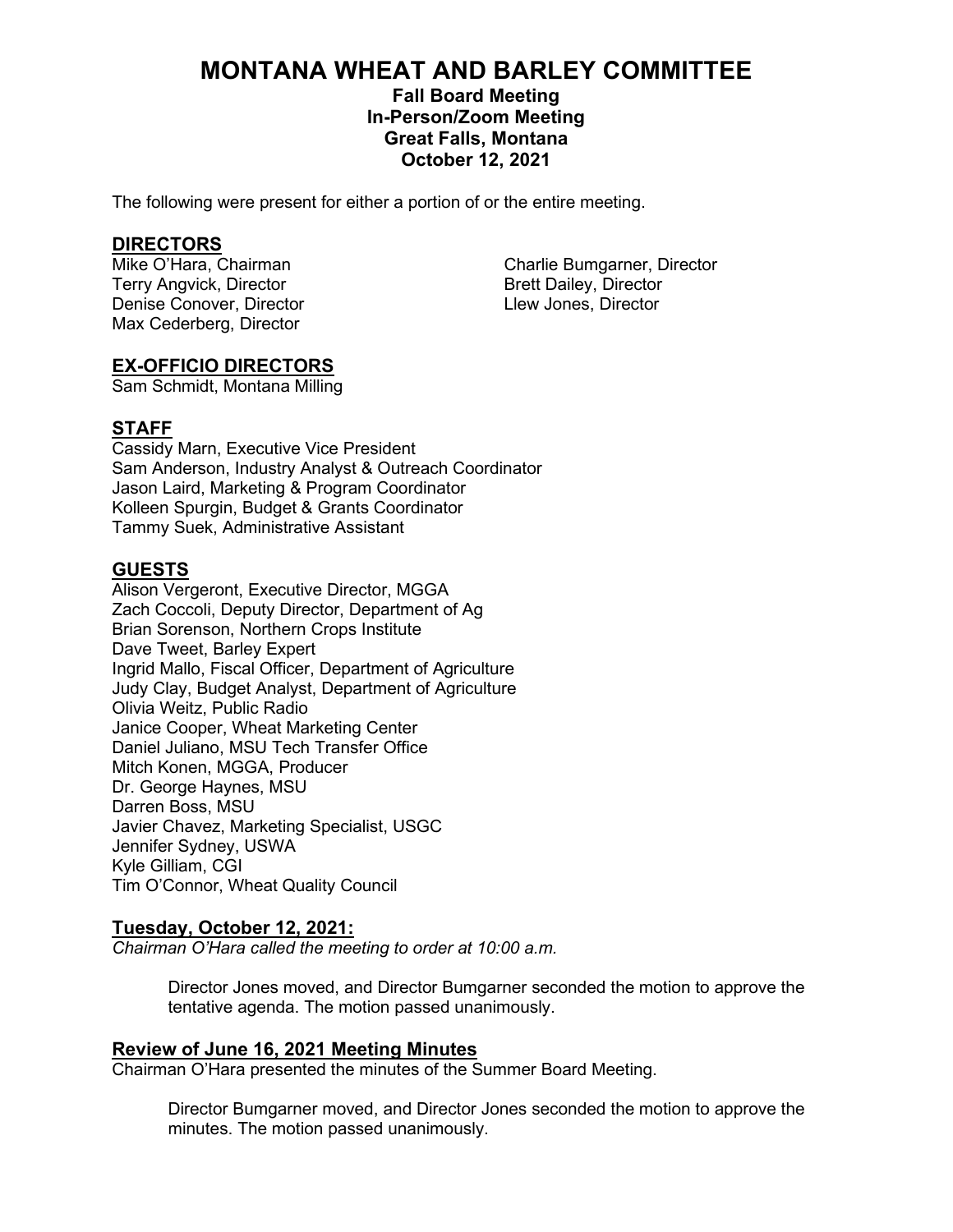Montana Wheat & Barley Committee Board Meeting Summer Board Meeting October 12, 2021  $\mathfrak{D}$ 

# **Department of Agriculture Update**

Acting Deputy Director Coccoli reported to the board that the State Grain Lab received a block grant for marketing purposes. He also gave kudos to Executive VP Marn and Sam for all their help with the lab and the committee. Growth through Ag grant funding hit a record with 158 applications and a 7.8 million ask. They would like to be able to fund most of them so they will be requesting more ARPA funding.

# **Montana Grain Growers Update**

Executive Director Vergeront said they had a busy summer with meeting and travel. She said no matter what the convention will be in-person this year, she has no plans for virtual options. She is working on setting up a leadership class for her board and possibly Wheat & Barley.

# **View from the Trade**

Sam Schmidt gave an overview of grain prices. He also commented on bread cost versus wheat costs. There is still a freight struggle and quality struggle.

### **MSU Update**

Darren Boss started the update with saying the university has had an outstanding year, Jason Cook has been selected as the new Spring Wheat breeder, Suchismita Mondal has accepted the position as the new Winter Wheat breeder, and Venugopal Mendu is the new Endowed Chair and will be starting after the first of the year.

Dr. Haynes talked about a new public/private venture called AgriNovis, the program helps recognize research and innovations to stay in state instead of going elsewhere.

Daniel Juliano explained what the Tech Transfer office does and its involvement in the AgriNovis process. Director Jones discussed the origins of the program.

#### **Financial Update**

EV President Marn presented the financial including projections for this budget cycle coming up. She also addressed some refunder issues.

#### **Barley Update**

Dave Tweet introduced himself to the new board members, his credentials, and his activities over the past few months.

# **Marketing & Communications Update**

Jason introduced himself to the board and what he has been up to. He will be working on marketing information for refunders and consumers, a new mission statement and a good social media presents.

#### **Executive Vice President Update**

EV President Marn reported on the crop quality of this year's crop, and the need for the crop survey. She also let them know about some of the new grant applications.

#### **Industry Analyst Update**

Sam updated the committee on trade team activity.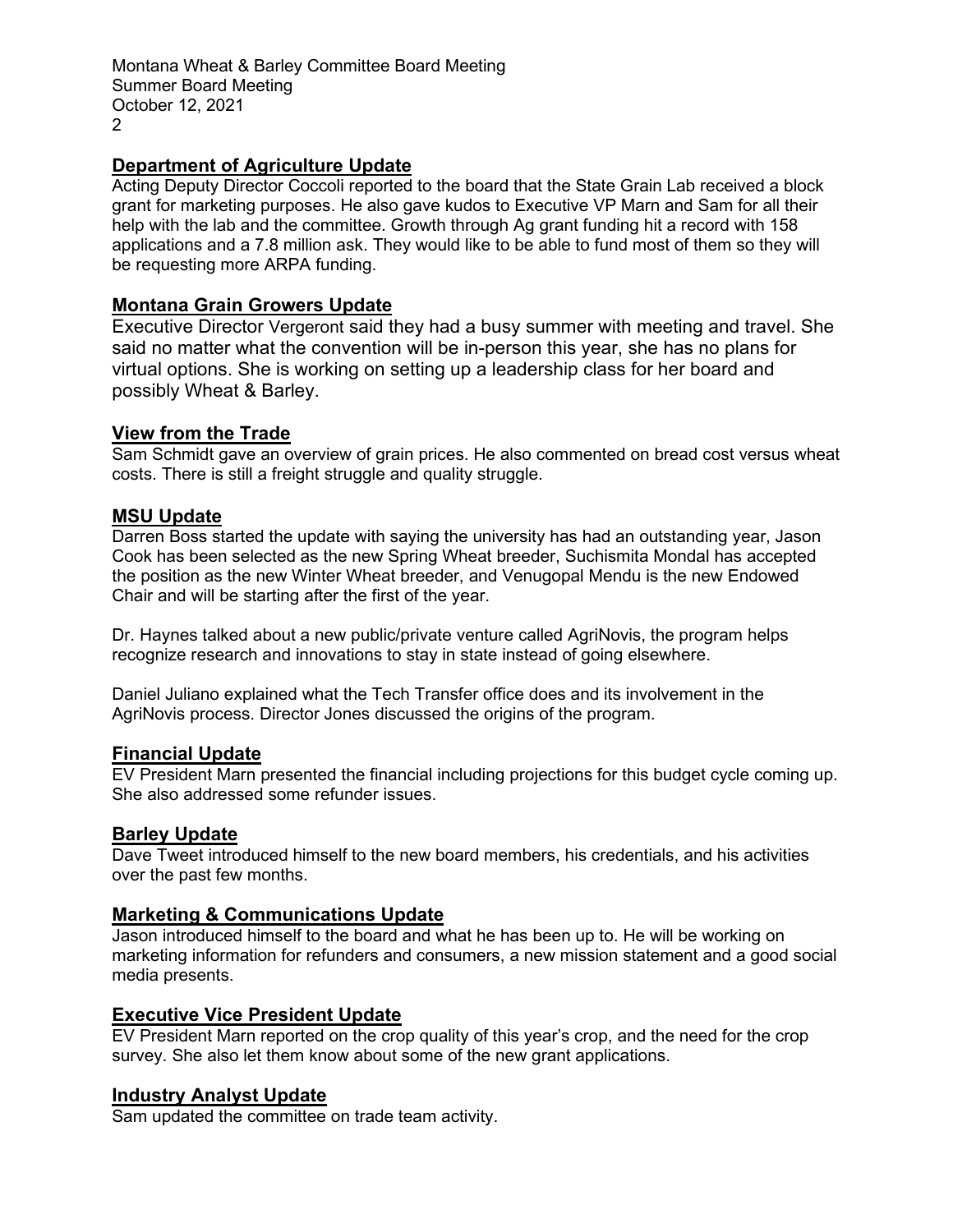Montana Wheat & Barley Committee Board Meeting Summer Board Meeting October 12, 2021 3

# **External Organization's Overview**

US Wheat Associates – Jennifer Sydney Northern Crops Institute – Brian Sorenson Wheat Marketing Center – Janice Cooper Wheat Foods Council – Tim O'Conner US Grains Council – Javier Chavez

Each gave an overview of their organizations.

# **Approval of Staff and Director Travel**

Director Jones moved, and Director Dailey seconded the motion to approve the travel. The motion passed unanimously.

# **Upcoming Events**

| Oct. 13-15      | USWA Crop Quality - Portland, OR                                      |
|-----------------|-----------------------------------------------------------------------|
| Oct. 28         | <b>Wheat Marketing Center - Virtual</b>                               |
| Oct. 29-30      | Farmer's Union Convention - Great Falls                               |
| Oct. 29         | <b>MWBC Grants Close</b>                                              |
| Nov. 8-10       | USWA Fall Board Meeting – Kansas City, MO                             |
| Nov. 8-10       | MT Farm Bureau Convention - Billings, MT                              |
| Nov. 11         | <b>Office Closed</b>                                                  |
| Nov. 12-13      | MSU Celebrate Ag - Bozeman, MT                                        |
| Nov. 16         | Northeast MT Ag Expo - Glasgow                                        |
| Nov. 18-19      | NCI 40 <sup>th</sup> Anniversary - Fargo, ND                          |
| Nov. 18         | Latin American Industrial Millers Association (ALIM) - Virtual        |
| Nov. 25         | <b>Office Closed</b>                                                  |
| Nov. 30         | MWBC Budget Board Meeting - Great Falls                               |
| Nov. 30-Dec. 2  | <b>MGGA Convention - Great Falls</b>                                  |
| Dec. 24         | <b>Office Closed</b>                                                  |
| Dec. 31         | <b>Office Closed</b>                                                  |
| Jan. 4-6        | Flour Milling for State Wheat Commissioners and Staff – Manhattan, KS |
| Jan. 10-14      | USWA Winter Board Meeting - Washington DC                             |
| Jan. 18-20      | Wheat Foods Council - Charleston, SC                                  |
| Jan. 26-28      | PNW Falling Number Workshop - Coeur d' Alene, ID                      |
| Jan. 26-28      | MABA/MGEA Convention - Great Falls, MT                                |
| <b>Feb. 7-9</b> | National Barley Growers - Washington DC                               |
| Feb. 7-11       | Producer Tour - Portland, OR                                          |
| Feb. 14-16      | USGC Board Meeting - Greenville, SC                                   |
| Mar. 7-11       | Producer Tour - Portland, OR                                          |
| Mar. 8-10       | Canadian Crops Convention - Ottawa, Canada                            |

#### **New Board Assignments:**

Director Dailey will be on USWA, and Director Angvick will represent the Committee on Northern Crops Institute.

# **Leadership Roles**

Chairman – Mike O'Hara Vice Chairman – Denise Conover